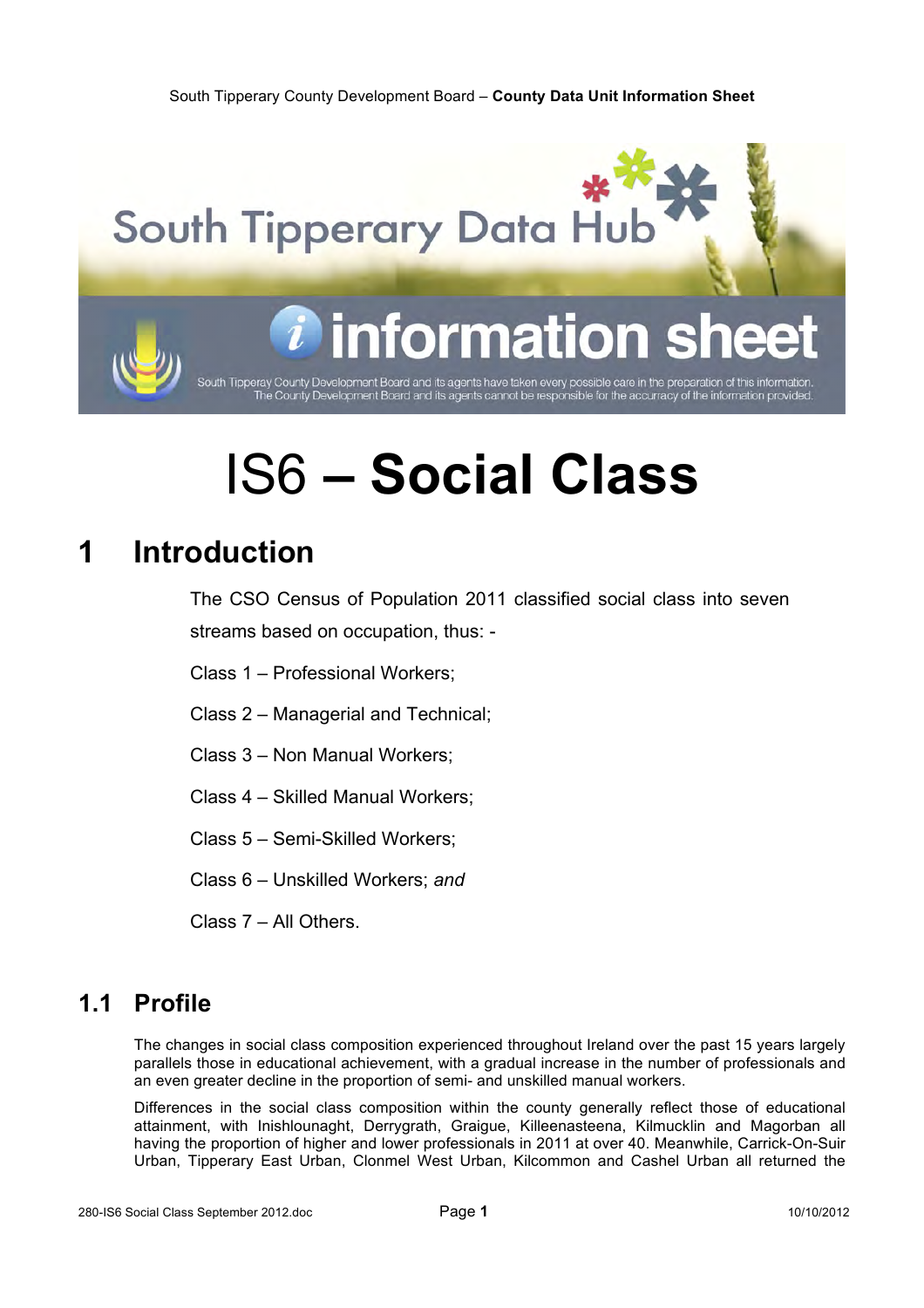proportion of their respective populations classifying themselves as higher and lower professionals at twenty or less.

| ED Ref | <b>ED Name</b>               | 1991 Proportion<br>of higher and<br>lower<br>professionals | 1996 Proportion<br>of higher and<br>lower<br>professionals | 2002 Proportion<br>of higher and<br>lower<br>professionals | 2006 Proportion<br>of higher and<br>lower<br>professionals | 2011 Proportion<br>of higher and<br>lower<br>professionals | 2006-2011<br>Change in<br>Proportion of<br>higher and lower<br>professionals |
|--------|------------------------------|------------------------------------------------------------|------------------------------------------------------------|------------------------------------------------------------|------------------------------------------------------------|------------------------------------------------------------|------------------------------------------------------------------------------|
| 23140  | Anner                        | 25.2                                                       | 19.2                                                       | 28.5                                                       | 33.6                                                       | 30.3                                                       | $-9.9$                                                                       |
| 23117  | Ardfinnan                    | 19.9                                                       | 20.4                                                       | 23.8                                                       | 25.2                                                       | 25.5                                                       | 1.4                                                                          |
| 23093  | Ardmayle                     | 24.5                                                       | 27.9                                                       | 28.0                                                       | 31.7                                                       | 24.7                                                       | $-22.1$                                                                      |
| 23094  | Ardsallagh                   | 29.1                                                       | 27.4                                                       | 38.0                                                       | 42.1                                                       | 38.4                                                       | -8.8                                                                         |
| 23141  | Ballingarry                  | 20.7                                                       | 21.4                                                       | 23.6                                                       | 28.5                                                       | 28.4                                                       | $-.2$                                                                        |
| 23118  | Ballybacon                   | 18.5                                                       | 20.1                                                       | 25.8                                                       | 24.9                                                       | 34.6                                                       | 38.6                                                                         |
| 23153  | Ballycarron                  | 31.0                                                       | 38.2                                                       | 37.1                                                       | 35.8                                                       | 36.0                                                       | .6                                                                           |
| 23132  | Ballyclerahan                | 35.4                                                       | 41.6                                                       | 41.7                                                       | 40.5                                                       | 39.6                                                       | $-2.2$                                                                       |
| 23154  | Ballygriffin                 | 24.7                                                       | 26.0                                                       | 29.6                                                       | 38.7                                                       | 32.0                                                       | $-17.4$                                                                      |
| 23155  | Ballykisteen                 | 19.6                                                       | 21.6                                                       | 26.5                                                       | 28.1                                                       | 29.9                                                       | 6.4                                                                          |
| 23142  | <b>Ballyphilip</b>           | 17.2                                                       | 23.6                                                       | 25.9                                                       | 26.8                                                       | 23.4                                                       | $-12.6$                                                                      |
| 23119  | Ballyporeen                  | 19.9                                                       | 25.0                                                       | 26.4                                                       | 28.2                                                       | 30.9                                                       | 9.3                                                                          |
| 23095  | Ballysheehan                 | 31.8                                                       | 34.6                                                       | 37.9                                                       | 35.8                                                       | 39.5                                                       | 10.2                                                                         |
| 23156  | Bansha                       | 18.2                                                       | 22.8                                                       | 22.7                                                       | 28.7                                                       | 28.3                                                       | $-1.2$                                                                       |
| 23157  | <b>Bruis</b>                 | 17.9                                                       | 24.1                                                       | 32.2                                                       | 33.0                                                       | 38.3                                                       | 16.1                                                                         |
| 23143  | <b>Buolick</b>               | 19.2                                                       | 20.0                                                       | 26.1                                                       | 26.5                                                       | 25.2                                                       | $-5.2$                                                                       |
| 23120  | Burncourt                    | 16.3                                                       | 16.9                                                       | 24.1                                                       | 36.3                                                       | 35.3                                                       | $-2.6$                                                                       |
| 23121  | Caher                        | 40.6                                                       | 35.6                                                       | 35.6                                                       | 33.1                                                       | 31.8                                                       | $-3.9$                                                                       |
| 23158  | Cappagh                      | 24.1                                                       | 24.8                                                       | 24.3                                                       | 30.1                                                       | 29.4                                                       | $-2.3$                                                                       |
| 23089  | Carrick-On-Suir<br>Rural     | 31.3                                                       | 34.0                                                       | 35.5                                                       | 35.9                                                       | 34.1                                                       | $-5.0$                                                                       |
| 23083  | Carrick-On-Suir<br>Urban     | 14.8                                                       | 14.7                                                       | 14.3                                                       | 13.9                                                       | 14.7                                                       | 5.5                                                                          |
| 23082  | Carrickbeg Urban             | 19.3                                                       | 18.4                                                       | 23.8                                                       | 21.1                                                       | 23.5                                                       | 11.7                                                                         |
| 23096  | Cashel Rural                 | 26.5                                                       | 32.7                                                       | 38.6                                                       | 37.0                                                       | 32.0                                                       | $-13.5$                                                                      |
| 23084  | Cashel Urban                 | 22.6                                                       | 22.9                                                       | 24.2                                                       | 23.1                                                       | 20.0                                                       | $-13.7$                                                                      |
| 23122  | Clogheen                     | 22.8                                                       | 24.5                                                       | 22.7                                                       | 27.8                                                       | 27.1                                                       | $-2.7$                                                                       |
| 23097  | Clogher                      | 27.1                                                       | 28.1                                                       | 22.7                                                       | 34.1                                                       | 27.0                                                       | -20.7                                                                        |
| 23159  | Clonbeg                      | 23.7                                                       | 25.7                                                       | 31.2                                                       | 34.2                                                       | 39.4                                                       | 15.4                                                                         |
| 23098  | Cloneen                      | 30.5                                                       | 37.8                                                       | 36.0                                                       | 38.8                                                       | 39.0                                                       | $.5\,$                                                                       |
| 23085  | <b>Clonmel East</b><br>Urban | 27.4                                                       | 31.4                                                       | 31.1                                                       | 27.1                                                       | 28.4                                                       | 4.7                                                                          |
| 23133  | <b>Clonmel Rural</b>         | 30.7                                                       | 28.7                                                       | 32.7                                                       | 34.2                                                       | 35.4                                                       | 3.4                                                                          |
| 23086  | <b>Clonmel West</b><br>Urban | 17.5                                                       | 17.8                                                       | 19.3                                                       | 17.4                                                       | 17.7                                                       | 1.4                                                                          |
| 23099  | <b>Clonoulty East</b>        | 19.8                                                       | 22.6                                                       | 26.9                                                       | 29.5                                                       | 26.2                                                       | $-11.2$                                                                      |
| 23100  | <b>Clonoulty West</b>        | 30.8                                                       | 26.3                                                       | 34.8                                                       | 38.5                                                       | 32.6                                                       | $-15.4$                                                                      |
| 23101  | Colman                       | 30.7                                                       | 39.5                                                       | 43.1                                                       | 41.3                                                       | 37.0                                                       | -10.3                                                                        |
| 23123  | Coolagarranroe               | 20.4                                                       | 21.9                                                       | 24.5                                                       | 23.0                                                       | 38.1                                                       | 66.0                                                                         |
| 23102  | Cooleagh                     | 29.5                                                       | 36.4                                                       | 40.9                                                       | 44.1                                                       | 34.4                                                       | $-22.1$                                                                      |
| 23144  | Crohane                      | 27.5                                                       | 21.4                                                       | 31.7                                                       | 37.7                                                       | 35.1                                                       | $-6.9$                                                                       |
| 23160  | Cullen                       | 23.9                                                       | 24.6                                                       | 26.0                                                       | 31.7                                                       | 32.3                                                       | 1.8                                                                          |
| 23161  | Curraheen                    | 30.2                                                       | 35.7                                                       | 34.6                                                       | 26.5                                                       | 33.3                                                       | 25.8                                                                         |
| 23124  | Derrygrath                   | 29.2                                                       | 32.7                                                       | 30.6                                                       | 41.6                                                       | 41.7                                                       | $\cdot$ 1                                                                    |
| 23162  | Donohill                     | 25.8                                                       | 23.9                                                       | 26.5                                                       | 31.0                                                       | 29.0                                                       | $-6.3$                                                                       |
| 23103  | Drangan                      | 26.5                                                       | 27.5                                                       | 32.7                                                       | 35.8                                                       | 32.1                                                       | $-10.5$                                                                      |
| 23163  | Drumwood                     | 19.8                                                       | 18.2                                                       | 23.9                                                       | 33.4                                                       | 34.7                                                       | 3.9                                                                          |
| 23164  | Emly                         | 26.1                                                       | 25.4                                                       | 29.4                                                       | 32.4                                                       | 28.4                                                       | $-12.3$                                                                      |

**Table 1 – Social Class 2011 (Source: CSO)**

*/continued*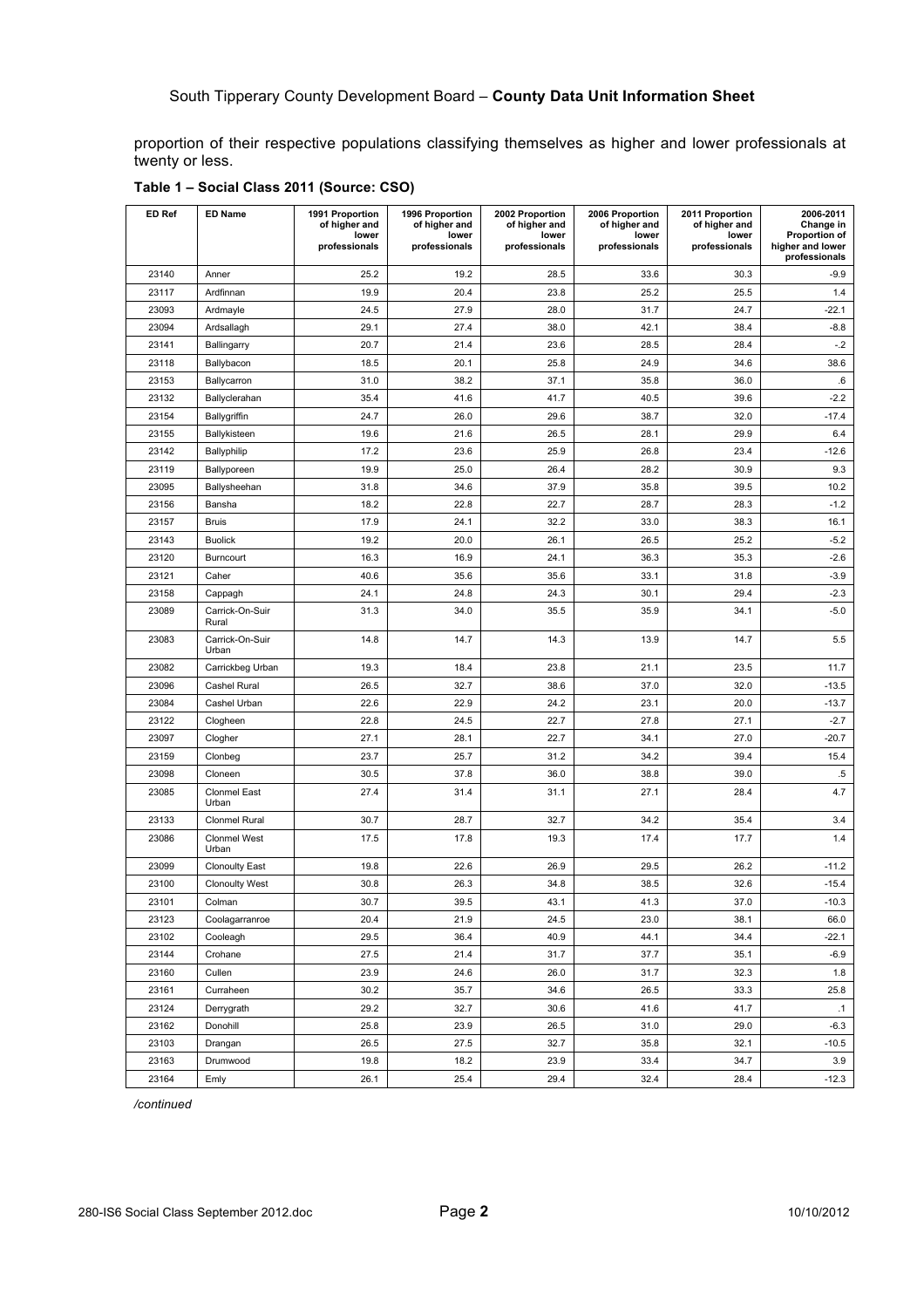| <b>ED Ref</b> | <b>ED Name</b>                 | 1991 Proportion<br>of higher and<br>lower<br>professionals | 1996 Proportion<br>of higher and<br>lower<br>professionals | 2002 Proportion<br>of higher and<br>lower<br>professionals | 2006 Proportion<br>of higher and<br>lower<br>professionals | 2011 Proportion<br>of higher and<br>lower<br>professionals | 2006-2011<br>Change in<br>Proportion of<br>higher and lower<br>professionals |
|---------------|--------------------------------|------------------------------------------------------------|------------------------------------------------------------|------------------------------------------------------------|------------------------------------------------------------|------------------------------------------------------------|------------------------------------------------------------------------------|
| 23145         | Farranrory                     | 15.8                                                       | 15.4                                                       | 14.9                                                       | 20.7                                                       | 24.8                                                       | 19.9                                                                         |
| 23146         | Fennor                         | 23.5                                                       | 26.7                                                       | 27.9                                                       | 33.6                                                       | 35.1                                                       | 4.4                                                                          |
| 23104         | Fethard                        | 21.1                                                       | 21.9                                                       | 24.0                                                       | 25.9                                                       | 24.0                                                       | $-7.3$                                                                       |
| 23105         | Gaile                          | 19.8                                                       | 29.7                                                       | 36.6                                                       | 34.7                                                       | 26.0                                                       | $-24.9$                                                                      |
| 23090         | Garrangibbon                   | 18.8                                                       | 23.6                                                       | 20.4                                                       | 32.0                                                       | 29.0                                                       | $-9.4$                                                                       |
| 23165         | Glengar                        | 33.1                                                       | 28.6                                                       | 26.9                                                       | 37.2                                                       | 37.7                                                       | 1.4                                                                          |
| 23166         | Golden                         | 17.1                                                       | 23.2                                                       | 32.1                                                       | 30.1                                                       | 28.9                                                       | $-3.8$                                                                       |
| 23106         | Graigue                        | 38.1                                                       | 37.5                                                       | 39.6                                                       | 42.3                                                       | 41.8                                                       | $-1.1$                                                                       |
| 23107         | Graystown                      | 24.2                                                       | 28.2                                                       | 32.2                                                       | 24.9                                                       | 26.1                                                       | 4.8                                                                          |
| 23134         | Inishlounaght                  | 35.6                                                       | 39.0                                                       | 40.4                                                       | 39.6                                                       | 40.2                                                       | 1.7                                                                          |
| 23135         | Kilcash                        | 25.6                                                       | 26.2                                                       | 33.7                                                       | 35.9                                                       | 37.0                                                       | 3.1                                                                          |
| 23125         | Kilcommon                      | 16.7                                                       | 14.8                                                       | 18.3                                                       | 17.5                                                       | 17.8                                                       | 1.3                                                                          |
| 23147         | Kilcooly                       | 18.9                                                       | 25.3                                                       | 29.6                                                       | 33.8                                                       | 36.8                                                       | 8.8                                                                          |
| 23126         | Kilcoran                       | 19.8                                                       | 22.9                                                       | 24.7                                                       | 32.6                                                       | 33.5                                                       | 2.7                                                                          |
| 23167         | Kilfeakle                      | 33.5                                                       | 31.7                                                       | 38.2                                                       | 45.9                                                       | 35.8                                                       | $-22.0$                                                                      |
| 23168         | Killadriffe                    | 23.0                                                       | 28.2                                                       | 32.9                                                       | 29.6                                                       | 35.6                                                       | 20.6                                                                         |
| 23108         | Killeenasteena                 | 23.8                                                       | 28.8                                                       | 33.3                                                       | 37.7                                                       | 42.4                                                       | 12.3                                                                         |
| 23109         | Killenaule                     | 16.8                                                       | 19.3                                                       | 18.5                                                       | 20.8                                                       | 21.5                                                       | 3.1                                                                          |
| 23169         | Kilmucklin                     | 36.7                                                       | 29.4                                                       | 35.7                                                       | 46.5                                                       | 43.1                                                       | $-7.2$                                                                       |
| 23091         | Kilmurry                       | 34.3                                                       | 34.2                                                       | 40.8                                                       | 36.8                                                       | 38.0                                                       | 3.3                                                                          |
| 23110         | Kilpatrick                     | 24.1                                                       | 26.2                                                       | 30.4                                                       | 31.4                                                       | 29.1                                                       | $-7.4$                                                                       |
| 23701         | Kilsheelan/Killaloa<br>n       | 32.0                                                       | 28.4                                                       | 32.9                                                       | 34.0                                                       | 34.7                                                       | 1.9                                                                          |
| 23138         | Kiltinan                       | 26.9                                                       | 20.7                                                       | 26.5                                                       | 29.0                                                       | 26.2                                                       | $-9.6$                                                                       |
| 23148         | Kilvemnon                      | 25.5                                                       | 30.1                                                       | 25.9                                                       | 40.1                                                       | 35.8                                                       | $-10.7$                                                                      |
| 23111         | Knockgraffon                   | 29.3                                                       | 34.8                                                       | 34.4                                                       | 35.4                                                       | 33.4                                                       | $-5.7$                                                                       |
| 23170         | Lattin                         | 22.3                                                       | 21.7                                                       | 35.0                                                       | 30.9                                                       | 35.6                                                       | 14.9                                                                         |
| 23139         | Lisronagh                      | 20.1                                                       | 20.4                                                       | 27.1                                                       | 34.2                                                       | 34.9                                                       | 2.2                                                                          |
| 23112         | Magorban                       | 31.5                                                       | 34.8                                                       | 39.3                                                       | 40.1                                                       | 43.5                                                       | 8.6                                                                          |
| 23149         | Modeshil                       | 35.2                                                       | 29.9                                                       | 32.7                                                       | 30.6                                                       | 31.6                                                       | 3.4                                                                          |
| 23127         | Mortlestown                    | 20.8                                                       | 29.4                                                       | 29.3                                                       | 21.4                                                       | 21.2                                                       | $-1.1$                                                                       |
| 23150         | Mullinahone                    | 23.0                                                       | 18.1                                                       | 19.1                                                       | 24.1                                                       | 21.3                                                       | $-11.5$                                                                      |
| 23151         | New Birmingham                 | 15.6                                                       | 18.6                                                       | 17.6                                                       | 24.6                                                       | 20.9                                                       | $-15.1$                                                                      |
| 23128         | Newcastle                      | 20.8                                                       | 28.0                                                       | 23.3                                                       | 34.1                                                       | 28.8                                                       | $-15.6$                                                                      |
| 23092         | Newtown                        | 25.5                                                       | 31.2                                                       | 22.2                                                       | 27.5                                                       | 29.1                                                       | 6.0                                                                          |
| 23113         | Nodstown                       | 25.2                                                       | 33.7                                                       | 34.3                                                       | 37.6                                                       | 38.3                                                       | 1.8                                                                          |
| 23114         | Oughterleague                  | 22.5                                                       | 23.8                                                       | 24.7                                                       | 26.0                                                       | 23.9                                                       | $-8.3$                                                                       |
| 23115         | Peppardstown                   | 23.3                                                       | 21.9                                                       | 24.0                                                       | 27.5                                                       | 27.3                                                       | $-.8$                                                                        |
| 23152         | Poyntstown                     | 21.5                                                       | 21.3                                                       | 24.3                                                       | 25.1                                                       | 27.0                                                       | 7.3                                                                          |
| 23171         | Rathlynin                      | 40.1                                                       | 38.9                                                       | 39.9                                                       | 40.3                                                       | 35.0                                                       | $-13.0$                                                                      |
| 23172         | Rodus                          | 13.2                                                       | 20.2                                                       | 29.1                                                       | 30.9                                                       | 31.4                                                       | 1.6                                                                          |
| 23173         | Shronell                       | 19.9                                                       | 21.8                                                       | 24.6                                                       | 33.4                                                       | 31.0                                                       | $-7.2$                                                                       |
| 23174         | Solloghodbeg                   | 34.7                                                       | 26.4                                                       | 31.8                                                       | 39.0                                                       | 38.7                                                       | $-.9$                                                                        |
| 23175         | Templeneiry                    | 18.3                                                       | 22.3                                                       | 30.1                                                       | 25.9                                                       | 30.6                                                       | 18.3                                                                         |
| 23176         | Thomastown                     | 24.3                                                       | 32.6                                                       | 36.7                                                       | 40.7                                                       | 36.9                                                       | $-9.2$                                                                       |
| 23087         | <b>Tipperary East</b><br>Urban | 16.3                                                       | 15.8                                                       | 15.6                                                       | 15.2                                                       | 15.7                                                       | 3.3                                                                          |
| 23177         | <b>Tipperary Rural</b>         | 29.4                                                       | 36.2                                                       | 38.0                                                       | 39.0                                                       | 33.7                                                       | $-13.5$                                                                      |
| 23088         | <b>Tipperary West</b><br>Urban | 20.6                                                       | 22.8                                                       | 20.5                                                       | 21.7                                                       | 21.5                                                       | $-0.9$                                                                       |
| 23129         | Tubbrid                        | 24.2                                                       | 27.8                                                       | 25.2                                                       | 34.0                                                       | 39.0                                                       | 14.6                                                                         |
| 23130         | Tullaghmelan                   | 34.3                                                       | 29.5                                                       | 33.0                                                       | 36.3                                                       | 37.6                                                       | 3.6                                                                          |

*/continued*

*/continued*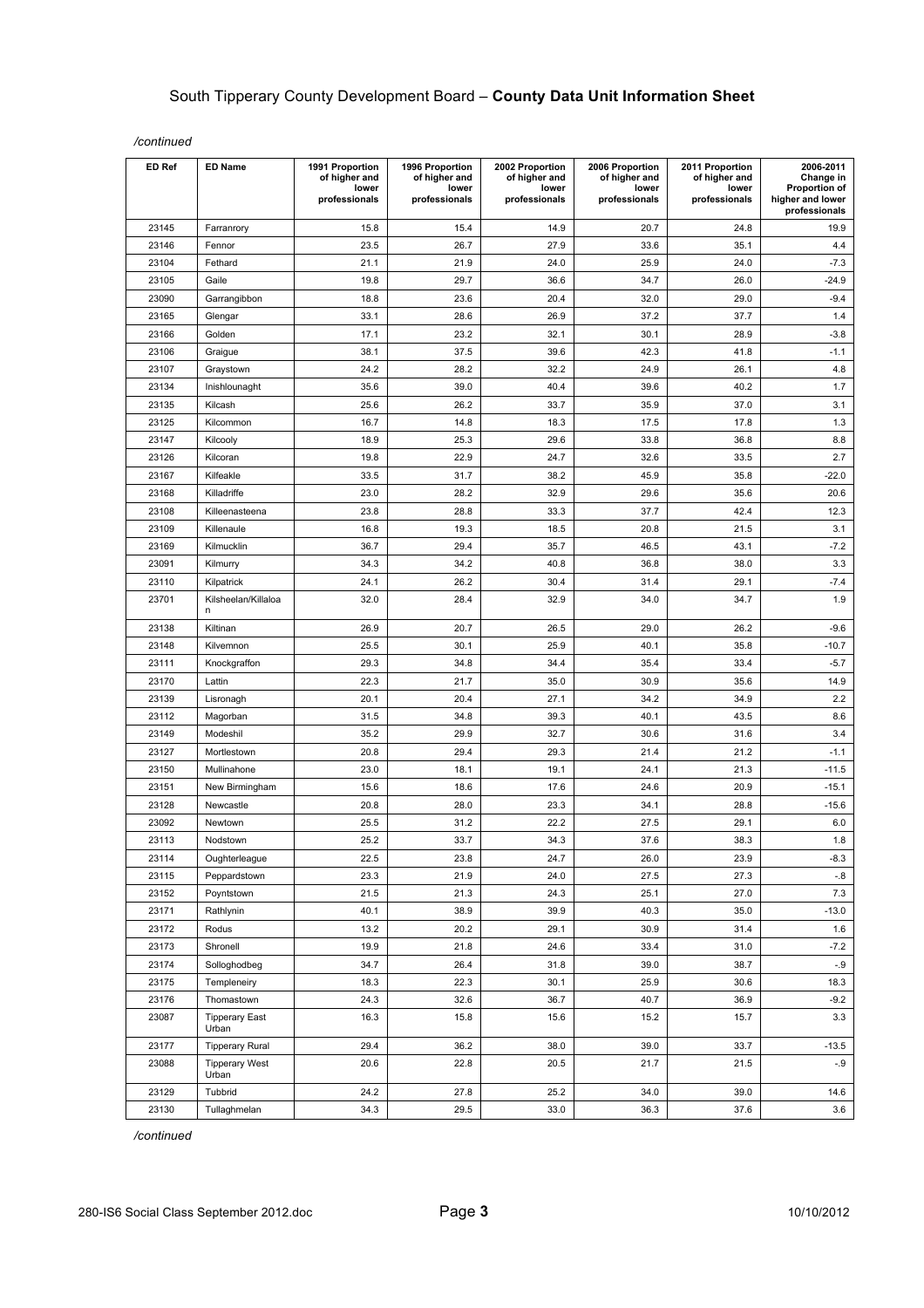*/continued*

| <b>ED Ref</b> | <b>ED Name</b>         | 1991 Proportion<br>of higher and<br>lower<br>professionals | 1996 Proportion<br>of higher and<br>lower<br>professionals | 2002 Proportion<br>of higher and<br>lower<br>professionals | 2006 Proportion<br>of higher and<br>lower<br>professionals | 2011 Proportion<br>of higher and<br>lower<br>professionals | 2006-2011<br>Change in<br>Proportion of<br>higher and lower<br>professionals |
|---------------|------------------------|------------------------------------------------------------|------------------------------------------------------------|------------------------------------------------------------|------------------------------------------------------------|------------------------------------------------------------|------------------------------------------------------------------------------|
| 23131         | Tullaghorton           | 22.9                                                       | 23.6                                                       | 23.4                                                       | 37.8                                                       | 32.1                                                       | $-15.0$                                                                      |
| 23116         | Tullamain              | 19.2                                                       | 20.3                                                       | 17.7                                                       | 18.6                                                       | 23.9                                                       | 28.0                                                                         |
|               | <b>South Tipperary</b> | 23.4                                                       | 24.8                                                       | 27.2                                                       | 28.7                                                       | 31.4                                                       |                                                                              |

#### **Table 2 – Semi- and Unskilled Workers 2011 (Source: CSO)**

| ED<br>Ref | <b>ED Name</b>               | 1991 Proportion<br>of semi and<br>unskilled manual<br>workers | 1996 Proportion<br>of semi and<br>unskilled manual<br>workers | 2002 Proportion<br>of semi and<br>unskilled manual<br>workers | 2006 Proportion<br>of semi and<br>unskilled manual<br>workers | 2011 Proportion<br>of semi and<br>unskilled manual<br>workers | 2006-2011 Change in<br>Proportion of semi<br>and unskilled<br>manual workers |
|-----------|------------------------------|---------------------------------------------------------------|---------------------------------------------------------------|---------------------------------------------------------------|---------------------------------------------------------------|---------------------------------------------------------------|------------------------------------------------------------------------------|
| 23140     | Anner                        | 27.5                                                          | 24.3                                                          | 22.8                                                          | 14.7                                                          | 19.6                                                          | 32.9                                                                         |
| 23117     | Ardfinnan                    | 39.4                                                          | 26.2                                                          | 25.0                                                          | 23.4                                                          | 22.2                                                          | $-4.8$                                                                       |
| 23093     | Ardmayle                     | 33.6                                                          | 37.8                                                          | 30.2                                                          | 23.3                                                          | 29.9                                                          | 28.7                                                                         |
| 23094     | Ardsallagh                   | 25.8                                                          | 22.0                                                          | 24.4                                                          | 17.0                                                          | 20.8                                                          | 22.7                                                                         |
| 23141     | Ballingarry                  | 31.6                                                          | 33.6                                                          | 30.0                                                          | 22.0                                                          | 26.1                                                          | 18.5                                                                         |
| 23118     | Ballybacon                   | 48.1                                                          | 35.3                                                          | 22.4                                                          | 22.4                                                          | 18.8                                                          | $-16.1$                                                                      |
| 23153     | Ballycarron                  | 14.1                                                          | 18.3                                                          | 16.2                                                          | 13.1                                                          | 16.0                                                          | 21.6                                                                         |
| 23132     | Ballyclerahan                | 33.1                                                          | 22.6                                                          | 19.6                                                          | 17.3                                                          | 19.6                                                          | 13.0                                                                         |
| 23154     | Ballygriffin                 | 32.8                                                          | 25.5                                                          | 27.6                                                          | 13.6                                                          | 17.6                                                          | 29.8                                                                         |
| 23155     | Ballykisteen                 | 43.7                                                          | 32.1                                                          | 19.8                                                          | 22.3                                                          | 24.0                                                          | 7.5                                                                          |
| 23142     | Ballyphilip                  | 40.5                                                          | 23.4                                                          | 25.2                                                          | 22.6                                                          | 27.8                                                          | 23.3                                                                         |
| 23119     | Ballyporeen                  | 37.1                                                          | 32.3                                                          | 26.0                                                          | 23.2                                                          | 25.2                                                          | 8.5                                                                          |
| 23095     | Ballysheehan                 | 24.1                                                          | 22.7                                                          | 17.9                                                          | 13.1                                                          | 14.8                                                          | 12.9                                                                         |
| 23156     | Bansha                       | 43.8                                                          | 32.3                                                          | 29.0                                                          | 25.0                                                          | 28.9                                                          | 15.8                                                                         |
| 23157     | <b>Bruis</b>                 | 14.2                                                          | 27.3                                                          | 15.1                                                          | 14.7                                                          | 16.9                                                          | 15.1                                                                         |
| 23143     | <b>Buolick</b>               | 30.4                                                          | 34.2                                                          | 36.4                                                          | 26.0                                                          | 21.4                                                          | $-17.8$                                                                      |
| 23120     | Burncourt                    | 31.1                                                          | 36.5                                                          | 36.7                                                          | 25.0                                                          | 20.2                                                          | $-19.4$                                                                      |
| 23121     | Caher                        | 24.5                                                          | 23.2                                                          | 18.5                                                          | 22.0                                                          | 21.2                                                          | $-3.9$                                                                       |
| 23158     | Cappagh                      | 32.1                                                          | 29.4                                                          | 25.5                                                          | 21.9                                                          | 20.1                                                          | $-8.2$                                                                       |
| 23089     | Carrick-On-Suir<br>Rural     | 27.8                                                          | 23.8                                                          | 19.5                                                          | 18.4                                                          | 19.7                                                          | 7.4                                                                          |
| 23083     | Carrick-On-Suir<br>Urban     | 45.2                                                          | 38.8                                                          | 38.9                                                          | 36.9                                                          | 33.0                                                          | $-10.6$                                                                      |
| 23082     | Carrickbeg<br>Urban          | 33.7                                                          | 29.5                                                          | 25.1                                                          | 23.1                                                          | 26.1                                                          | 12.9                                                                         |
| 23096     | Cashel Rural                 | 35.7                                                          | 28.4                                                          | 18.9                                                          | 18.4                                                          | 22.0                                                          | 19.2                                                                         |
| 23084     | Cashel Urban                 | 39.4                                                          | 33.6                                                          | 28.4                                                          | 30.4                                                          | 28.5                                                          | $-6.1$                                                                       |
| 23122     | Clogheen                     | 37.5                                                          | 29.5                                                          | 31.2                                                          | 28.2                                                          | 25.6                                                          | $-8.9$                                                                       |
| 23097     | Clogher                      | 22.5                                                          | 27.2                                                          | 12.6                                                          | 5.2                                                           | 17.7                                                          | 238.1                                                                        |
| 23159     | Clonbeg                      | 30.8                                                          | 29.1                                                          | 22.5                                                          | 16.1                                                          | 15.9                                                          | $-1.7$                                                                       |
| 23098     | Cloneen                      | 25.7                                                          | 26.4                                                          | 23.1                                                          | 20.2                                                          | 18.7                                                          | $-7.3$                                                                       |
| 23085     | <b>Clonmel East</b><br>Urban | 28.6                                                          | 23.8                                                          | 19.1                                                          | 22.7                                                          | 24.6                                                          | 8.4                                                                          |
| 23133     | Clonmel Rural                | 30.0                                                          | 24.1                                                          | 19.5                                                          | 21.6                                                          | 24.2                                                          | 12.2                                                                         |
| 23086     | <b>Clonmel West</b><br>Urban | 44.6                                                          | 32.6                                                          | 29.3                                                          | 31.3                                                          | 32.1                                                          | 2.6                                                                          |
| 23099     | <b>Clonoulty East</b>        | 26.7                                                          | 24.8                                                          | 27.3                                                          | 19.1                                                          | 20.3                                                          | 6.7                                                                          |
| 23100     | <b>Clonoulty West</b>        | 24.5                                                          | 27.6                                                          | 20.1                                                          | 20.2                                                          | 21.1                                                          | 4.5                                                                          |
| 23101     | Colman                       | 19.2                                                          | 19.7                                                          | 19.2                                                          | 20.2                                                          | 19.5                                                          | $-3.4$                                                                       |
| 23123     | Coolagarranroe               | 30.0                                                          | 29.0                                                          | 26.3                                                          | 20.5                                                          | 15.8                                                          | $-22.8$                                                                      |
| 23102     | Cooleagh                     | 22.8                                                          | 23.5                                                          | 19.5                                                          | 14.7                                                          | 23.0                                                          | 56.0                                                                         |
| 23144     | Crohane                      | 27.7                                                          | 33.3                                                          | 22.4                                                          | 22.4                                                          | 18.5                                                          | $-17.4$                                                                      |
| 23160     | Cullen                       | 28.3                                                          | 28.0                                                          | 18.0                                                          | 16.0                                                          | 16.8                                                          | 5.1                                                                          |
| 23161     | Curraheen                    | 21.6                                                          | 20.3                                                          | 21.0                                                          | 18.0                                                          | 14.7                                                          | $-18.5$                                                                      |
| 23124     | Derrygrath                   | 16.8                                                          | 20.6                                                          | 16.1                                                          | 16.0                                                          | 15.6                                                          | $-2.1$                                                                       |
| 23162     | Donohill                     | 21.7                                                          | 24.6                                                          | 24.1                                                          | 18.1                                                          | 18.7                                                          | 3.6                                                                          |
| 23103     | Drangan                      | 33.2                                                          | 30.8                                                          | 19.3                                                          | 16.6                                                          | 16.3                                                          | $-1.7$                                                                       |

*/continued*